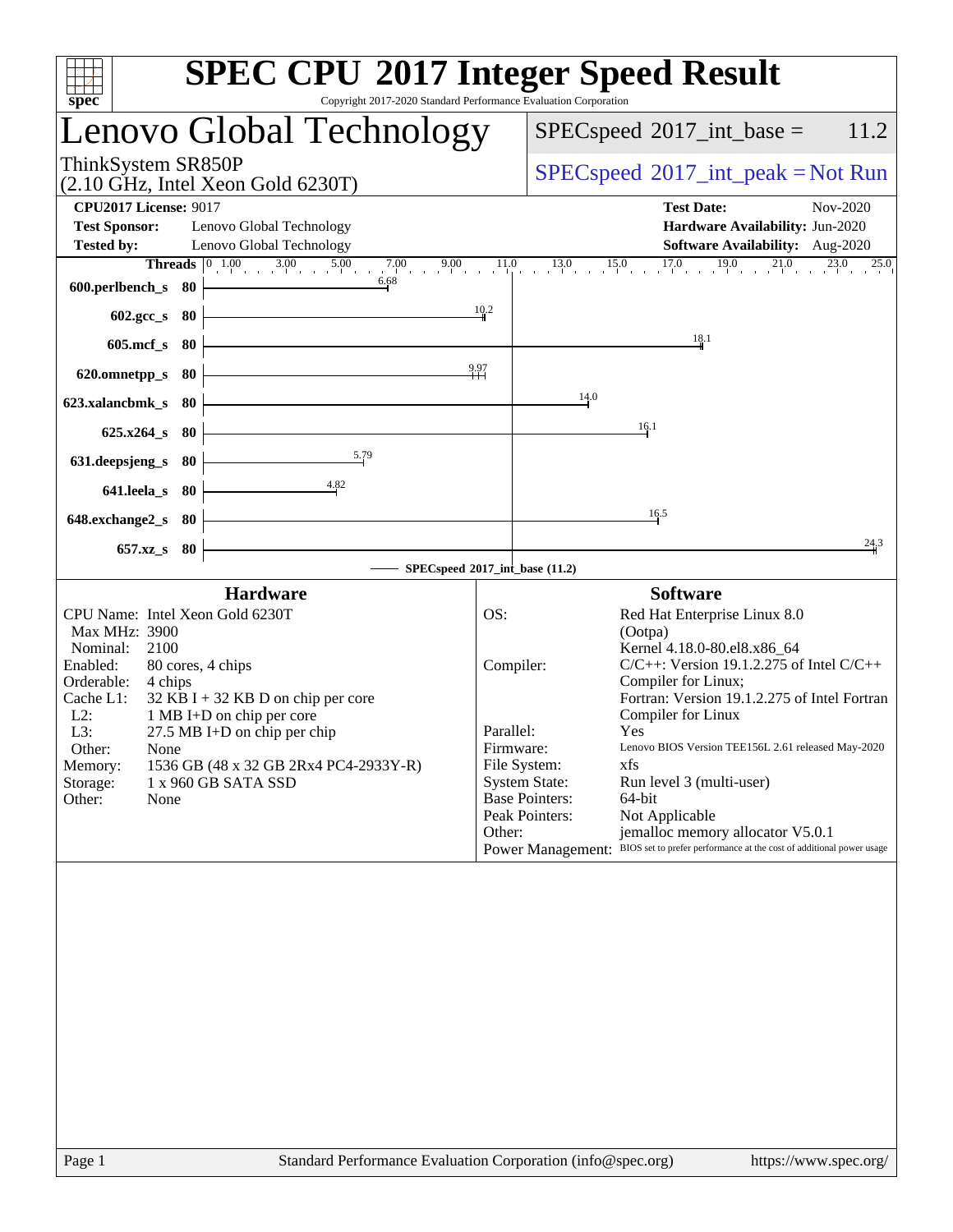

## Lenovo Global Technology

(2.10 GHz, Intel Xeon Gold 6230T)

 $SPEC speed^{\circ}2017\_int\_peak = Not Run$  $SPEC speed^{\circ}2017\_int\_base = 11.2$ 

**[Test Sponsor:](http://www.spec.org/auto/cpu2017/Docs/result-fields.html#TestSponsor)** Lenovo Global Technology **[Hardware Availability:](http://www.spec.org/auto/cpu2017/Docs/result-fields.html#HardwareAvailability)** Jun-2020 **[Tested by:](http://www.spec.org/auto/cpu2017/Docs/result-fields.html#Testedby)** Lenovo Global Technology **[Software Availability:](http://www.spec.org/auto/cpu2017/Docs/result-fields.html#SoftwareAvailability)** Aug-2020

**[CPU2017 License:](http://www.spec.org/auto/cpu2017/Docs/result-fields.html#CPU2017License)** 9017 **[Test Date:](http://www.spec.org/auto/cpu2017/Docs/result-fields.html#TestDate)** Nov-2020

### **[Results Table](http://www.spec.org/auto/cpu2017/Docs/result-fields.html#ResultsTable)**

|                                     | <b>Base</b>    |                |       |                | <b>Peak</b>  |                |             |                |                |              |                |              |                |              |
|-------------------------------------|----------------|----------------|-------|----------------|--------------|----------------|-------------|----------------|----------------|--------------|----------------|--------------|----------------|--------------|
| <b>Benchmark</b>                    | <b>Threads</b> | <b>Seconds</b> | Ratio | <b>Seconds</b> | <b>Ratio</b> | <b>Seconds</b> | Ratio       | <b>Threads</b> | <b>Seconds</b> | <b>Ratio</b> | <b>Seconds</b> | <b>Ratio</b> | <b>Seconds</b> | <b>Ratio</b> |
| $600.$ perlbench_s                  | 80             | 266            | 6.68  | 266            | 6.67         | 266            | 6.68        |                |                |              |                |              |                |              |
| $602.\text{gcc}\_\text{s}$          | 80             | 390            | 10.2  | 392            | 10.2         | 394            | 10.1        |                |                |              |                |              |                |              |
| $605$ .mcf s                        | 80             | 262            | 18.0  | <u>261</u>     | 18.1         | 261            | 18.1        |                |                |              |                |              |                |              |
| 620.omnetpp_s                       | 80             | 160            | 10.2  | 167            | 9.77         | 164            | 9.97        |                |                |              |                |              |                |              |
| 623.xalancbmk s                     | 80             | 102            | 14.0  | 102            | 14.0         | 102            | 13.9        |                |                |              |                |              |                |              |
| 625.x264 s                          | 80             | 110            | 16.1  | 109            | 16.1         | 110            | <b>16.1</b> |                |                |              |                |              |                |              |
| 631.deepsjeng_s                     | 80             | 248            | 5.79  | 248            | 5.79         | 247            | 5.79        |                |                |              |                |              |                |              |
| 641.leela s                         | 80             | 354            | 4.82  | 354            | 4.82         | 354            | 4.82        |                |                |              |                |              |                |              |
| 648.exchange2_s                     | 80             | 178            | 16.5  | 178            | 16.5         | 178            | 16.5        |                |                |              |                |              |                |              |
| $657.xz$ s                          | 80             | 254            | 24.4  | <u>254</u>     | 24.3         | 254            | 24.3        |                |                |              |                |              |                |              |
| $SPECspeed*2017$ int base =<br>11.2 |                |                |       |                |              |                |             |                |                |              |                |              |                |              |

**[SPECspeed](http://www.spec.org/auto/cpu2017/Docs/result-fields.html#SPECspeed2017intpeak)[2017\\_int\\_peak =](http://www.spec.org/auto/cpu2017/Docs/result-fields.html#SPECspeed2017intpeak) Not Run**

Results appear in the [order in which they were run.](http://www.spec.org/auto/cpu2017/Docs/result-fields.html#RunOrder) Bold underlined text [indicates a median measurement.](http://www.spec.org/auto/cpu2017/Docs/result-fields.html#Median)

#### **[Operating System Notes](http://www.spec.org/auto/cpu2017/Docs/result-fields.html#OperatingSystemNotes)**

Stack size set to unlimited using "ulimit -s unlimited"

### **[Environment Variables Notes](http://www.spec.org/auto/cpu2017/Docs/result-fields.html#EnvironmentVariablesNotes)**

```
Environment variables set by runcpu before the start of the run:
KMP_AFFINITY = "granularity=fine,scatter"
LD_LIBRARY_PATH =
      "/home/cpu2017-1.1.0-ic19.1u2/lib/intel64:/home/cpu2017-1.1.0-ic19.1u2/j
      e5.0.1-64"
MALLOC_CONF = "retain:true"
OMP_STACKSIZE = "192M"
```
#### **[General Notes](http://www.spec.org/auto/cpu2017/Docs/result-fields.html#GeneralNotes)**

 Binaries compiled on a system with 1x Intel Core i9-7980XE CPU + 64GB RAM memory using Redhat Enterprise Linux 8.0 Transparent Huge Pages enabled by default Prior to runcpu invocation Filesystem page cache synced and cleared with: sync; echo 3> /proc/sys/vm/drop\_caches NA: The test sponsor attests, as of date of publication, that CVE-2017-5754 (Meltdown) is mitigated in the system as tested and documented. Yes: The test sponsor attests, as of date of publication, that CVE-2017-5753 (Spectre variant 1) is mitigated in the system as tested and documented. Yes: The test sponsor attests, as of date of publication, that CVE-2017-5715 (Spectre variant 2) is mitigated in the system as tested and documented.

**(Continued on next page)**

| Page 2 | Standard Performance Evaluation Corporation (info@spec.org) | https://www.spec.org/ |
|--------|-------------------------------------------------------------|-----------------------|
|        |                                                             |                       |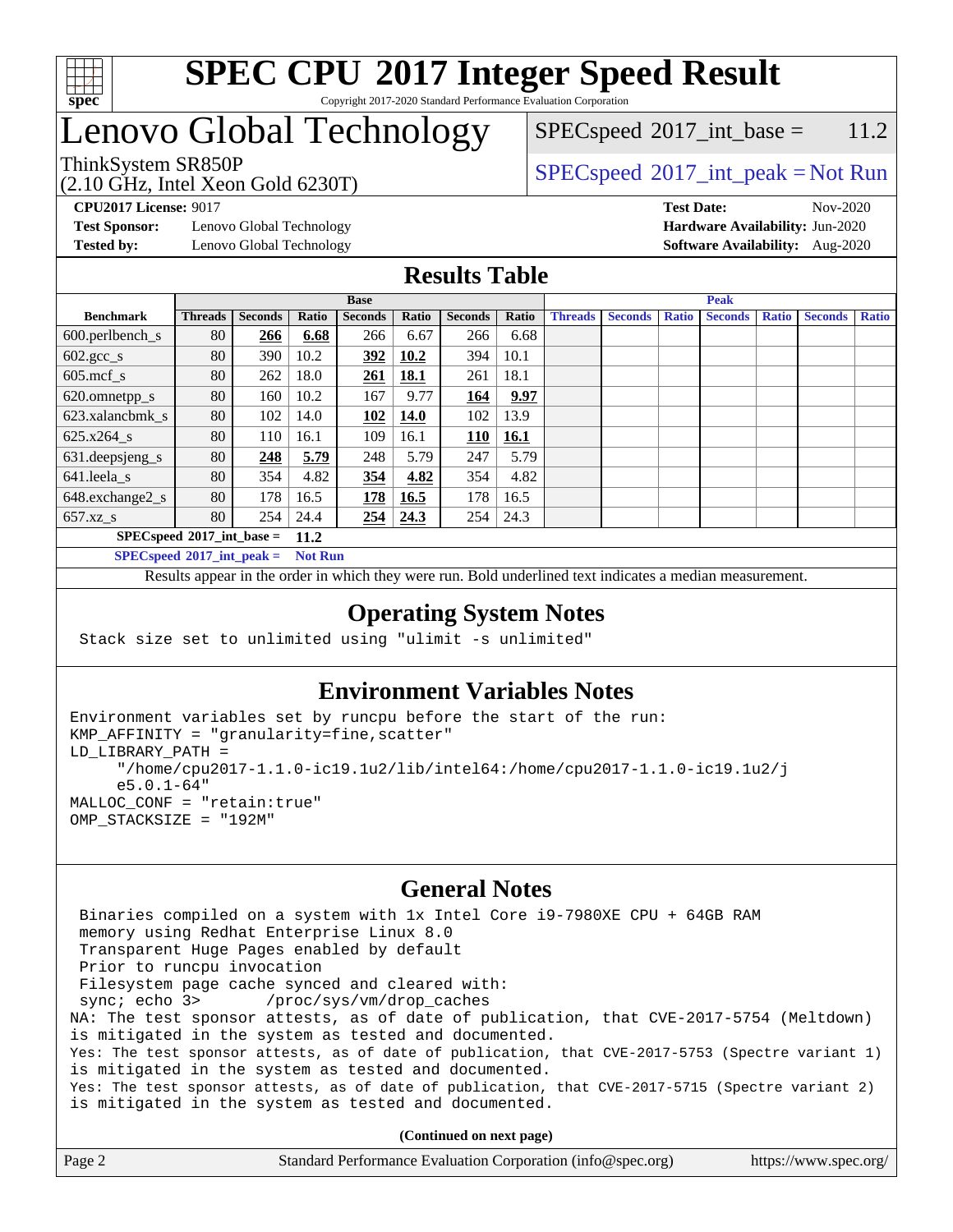

# **[SPEC CPU](http://www.spec.org/auto/cpu2017/Docs/result-fields.html#SPECCPU2017IntegerSpeedResult)[2017 Integer Speed Result](http://www.spec.org/auto/cpu2017/Docs/result-fields.html#SPECCPU2017IntegerSpeedResult)**

Copyright 2017-2020 Standard Performance Evaluation Corporation

### Lenovo Global Technology

 $SPEC speed^{\circ}2017\_int\_base = 11.2$ 

(2.10 GHz, Intel Xeon Gold 6230T)

ThinkSystem SR850P<br>  $SPEC speed^{\circ}2017\_int\_peak = Not Run$ 

**[CPU2017 License:](http://www.spec.org/auto/cpu2017/Docs/result-fields.html#CPU2017License)** 9017 **[Test Date:](http://www.spec.org/auto/cpu2017/Docs/result-fields.html#TestDate)** Nov-2020

**[Test Sponsor:](http://www.spec.org/auto/cpu2017/Docs/result-fields.html#TestSponsor)** Lenovo Global Technology **[Hardware Availability:](http://www.spec.org/auto/cpu2017/Docs/result-fields.html#HardwareAvailability)** Jun-2020 **[Tested by:](http://www.spec.org/auto/cpu2017/Docs/result-fields.html#Testedby)** Lenovo Global Technology **[Software Availability:](http://www.spec.org/auto/cpu2017/Docs/result-fields.html#SoftwareAvailability)** Aug-2020

#### **[General Notes \(Continued\)](http://www.spec.org/auto/cpu2017/Docs/result-fields.html#GeneralNotes)**

 jemalloc, a general purpose malloc implementation built with the RedHat Enterprise 7.5, and the system compiler gcc 4.8.5 sources available from jemalloc.net or <https://github.com/jemalloc/jemalloc/releases> **[Platform Notes](http://www.spec.org/auto/cpu2017/Docs/result-fields.html#PlatformNotes)** BIOS configuration: Choose Operating Mode set to Maximum Performance and then set it to Custom Mode MONITOR/MWAIT set to Enable Hyper-Threading set to Disable DCU Streamer Prefetcher set to Disable Patrol Scrub set to Disable LLC dead line alloc set to Disable Sysinfo program /home/cpu2017-1.1.0-ic19.1u2/bin/sysinfo Rev: r6365 of 2019-08-21 295195f888a3d7edb1e6e46a485a0011 running on localhost.localdomain Mon Nov 23 17:54:16 2020 SUT (System Under Test) info as seen by some common utilities. For more information on this section, see <https://www.spec.org/cpu2017/Docs/config.html#sysinfo> From /proc/cpuinfo model name : Intel(R) Xeon(R) Gold 6230T CPU @ 2.10GHz 4 "physical id"s (chips) 80 "processors" cores, siblings (Caution: counting these is hw and system dependent. The following excerpts from /proc/cpuinfo might not be reliable. Use with caution.) cpu cores : 20 siblings : 20 physical 0: cores 0 1 2 3 4 8 9 10 11 12 16 17 18 19 20 24 25 26 27 28 physical 1: cores 0 1 2 3 4 8 9 10 11 12 16 17 18 19 20 24 25 26 27 28 physical 2: cores 0 1 2 3 4 8 9 10 11 12 16 17 18 19 20 24 25 26 27 28 physical 3: cores 0 1 2 3 4 8 9 10 11 12 16 17 18 19 20 24 25 26 27 28 From lscpu: Architecture: x86\_64 CPU op-mode(s): 32-bit, 64-bit Byte Order: Little Endian  $CPU(s):$  80 On-line CPU(s) list: 0-79 Thread(s) per core: 1 Core(s) per socket: 20 Socket(s): 4 NUMA node(s): 4 Vendor ID: GenuineIntel **(Continued on next page)**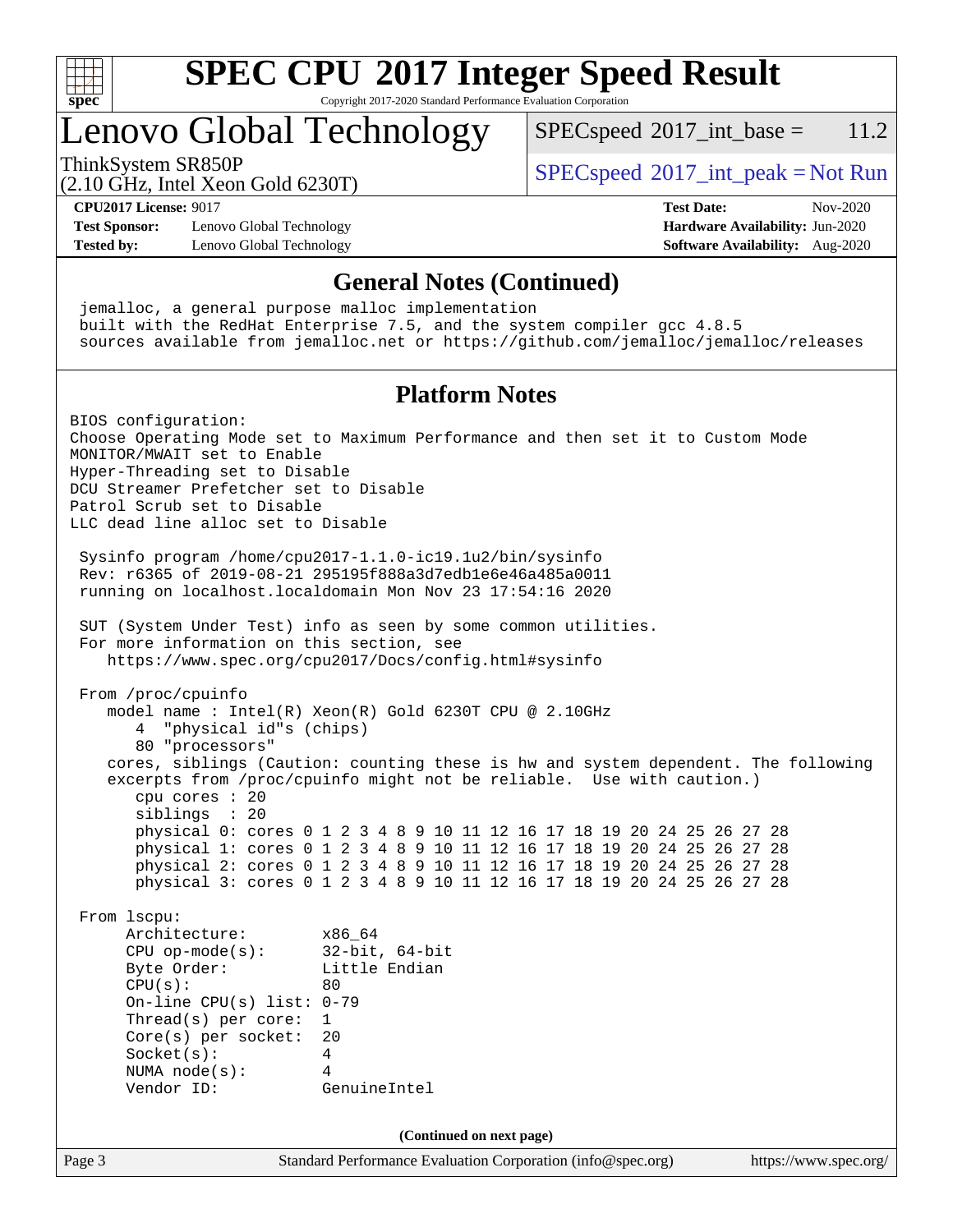

# **[SPEC CPU](http://www.spec.org/auto/cpu2017/Docs/result-fields.html#SPECCPU2017IntegerSpeedResult)[2017 Integer Speed Result](http://www.spec.org/auto/cpu2017/Docs/result-fields.html#SPECCPU2017IntegerSpeedResult)**

Copyright 2017-2020 Standard Performance Evaluation Corporation

## Lenovo Global Technology

 $SPECspeed^{\circledcirc}2017\_int\_base = 11.2$  $SPECspeed^{\circledcirc}2017\_int\_base = 11.2$ 

(2.10 GHz, Intel Xeon Gold 6230T)

ThinkSystem SR850P<br>  $(2.10 \text{ GHz} \text{ Intel } \text{Yoon} \text{ Gold } 6230 \text{T})$  [SPECspeed](http://www.spec.org/auto/cpu2017/Docs/result-fields.html#SPECspeed2017intpeak)<sup>®</sup>[2017\\_int\\_peak = N](http://www.spec.org/auto/cpu2017/Docs/result-fields.html#SPECspeed2017intpeak)ot Run

**[Test Sponsor:](http://www.spec.org/auto/cpu2017/Docs/result-fields.html#TestSponsor)** Lenovo Global Technology **[Hardware Availability:](http://www.spec.org/auto/cpu2017/Docs/result-fields.html#HardwareAvailability)** Jun-2020 **[Tested by:](http://www.spec.org/auto/cpu2017/Docs/result-fields.html#Testedby)** Lenovo Global Technology **[Software Availability:](http://www.spec.org/auto/cpu2017/Docs/result-fields.html#SoftwareAvailability)** Aug-2020

**[CPU2017 License:](http://www.spec.org/auto/cpu2017/Docs/result-fields.html#CPU2017License)** 9017 **[Test Date:](http://www.spec.org/auto/cpu2017/Docs/result-fields.html#TestDate)** Nov-2020

#### **[Platform Notes \(Continued\)](http://www.spec.org/auto/cpu2017/Docs/result-fields.html#PlatformNotes)**

| CPU family:                                                                          | 6                                                                                    |  |  |  |  |  |
|--------------------------------------------------------------------------------------|--------------------------------------------------------------------------------------|--|--|--|--|--|
| Model:                                                                               | 85                                                                                   |  |  |  |  |  |
| Model name:                                                                          | $Intel(R)$ Xeon $(R)$ Gold 6230T CPU @ 2.10GHz                                       |  |  |  |  |  |
| Stepping:                                                                            | 7                                                                                    |  |  |  |  |  |
| CPU MHz:                                                                             | 1249.490                                                                             |  |  |  |  |  |
| CPU max MHz:                                                                         | 3900.0000                                                                            |  |  |  |  |  |
| CPU min MHz:                                                                         | 800.0000                                                                             |  |  |  |  |  |
| BogoMIPS:                                                                            | 4200.00                                                                              |  |  |  |  |  |
| Virtualization:                                                                      | $VT - x$                                                                             |  |  |  |  |  |
| Lld cache:                                                                           | 32K                                                                                  |  |  |  |  |  |
| Lli cache:                                                                           | 32K                                                                                  |  |  |  |  |  |
| $L2$ cache:                                                                          | 1024K                                                                                |  |  |  |  |  |
| $L3$ cache:                                                                          | 28160K                                                                               |  |  |  |  |  |
| NUMA $node0$ $CPU(s)$ :                                                              | $0 - 19$                                                                             |  |  |  |  |  |
| NUMA $node1$ $CPU(s):$                                                               | $20 - 39$                                                                            |  |  |  |  |  |
| NUMA $node2$ $CPU(s):$                                                               | $40 - 59$                                                                            |  |  |  |  |  |
| NUMA $node3$ CPU $(s)$ :                                                             | $60 - 79$                                                                            |  |  |  |  |  |
| Flags:                                                                               | fpu vme de pse tsc msr pae mce cx8 apic sep mtrr pge mca cmov                        |  |  |  |  |  |
|                                                                                      | pat pse36 clflush dts acpi mmx fxsr sse sse2 ss ht tm pbe syscall nx pdpe1gb rdtscp  |  |  |  |  |  |
|                                                                                      | lm constant_tsc art arch_perfmon pebs bts rep_good nopl xtopology nonstop_tsc cpuid  |  |  |  |  |  |
|                                                                                      | aperfmperf pni pclmulqdq dtes64 monitor ds_cpl vmx smx est tm2 ssse3 sdbg fma cx16   |  |  |  |  |  |
|                                                                                      | xtpr pdcm pcid dca sse4_1 sse4_2 x2apic movbe popcnt tsc_deadline_timer aes xsave    |  |  |  |  |  |
|                                                                                      | avx f16c rdrand lahf_lm abm 3dnowprefetch cpuid_fault epb cat_13 cdp_13              |  |  |  |  |  |
|                                                                                      | invpcid_single intel_ppin ssbd mba ibrs ibpb stibp ibrs_enhanced tpr_shadow vnmi     |  |  |  |  |  |
|                                                                                      | flexpriority ept vpid fsgsbase tsc_adjust bmil hle avx2 smep bmi2 erms invpcid rtm   |  |  |  |  |  |
|                                                                                      | cqm mpx rdt_a avx512f avx512dq rdseed adx smap clflushopt clwb intel_pt avx512cd     |  |  |  |  |  |
| avx512bw avx512vl xsaveopt xsavec xgetbvl xsaves cqm_llc cqm_occup_llc cqm_mbm_total |                                                                                      |  |  |  |  |  |
|                                                                                      | cqm_mbm_local dtherm ida arat pln pts pku ospke avx512_vnni flush_l1d                |  |  |  |  |  |
| arch_capabilities                                                                    |                                                                                      |  |  |  |  |  |
|                                                                                      |                                                                                      |  |  |  |  |  |
| /proc/cpuinfo cache data                                                             |                                                                                      |  |  |  |  |  |
| cache size : 28160 KB                                                                |                                                                                      |  |  |  |  |  |
|                                                                                      |                                                                                      |  |  |  |  |  |
|                                                                                      | From numactl --hardware WARNING: a numactl 'node' might or might not correspond to a |  |  |  |  |  |
| physical chip.                                                                       |                                                                                      |  |  |  |  |  |
| $available: 4 nodes (0-3)$                                                           |                                                                                      |  |  |  |  |  |
|                                                                                      | node 0 cpus: 0 1 2 3 4 5 6 7 8 9 10 11 12 13 14 15 16 17 18 19                       |  |  |  |  |  |
| node 0 size: 386684 MB                                                               |                                                                                      |  |  |  |  |  |
| node 0 free: 385796 MB                                                               |                                                                                      |  |  |  |  |  |
|                                                                                      | node 1 cpus: 20 21 22 23 24 25 26 27 28 29 30 31 32 33 34 35 36 37 38 39             |  |  |  |  |  |
| node 1 size: 387067 MB                                                               |                                                                                      |  |  |  |  |  |
| node 1 free: 386728 MB                                                               |                                                                                      |  |  |  |  |  |
|                                                                                      | node 2 cpus: 40 41 42 43 44 45 46 47 48 49 50 51 52 53 54 55 56 57 58 59             |  |  |  |  |  |
| node 2 size: 387043 MB                                                               |                                                                                      |  |  |  |  |  |
| node 2 free: 386763 MB                                                               |                                                                                      |  |  |  |  |  |
|                                                                                      | node 3 cpus: 60 61 62 63 64 65 66 67 68 69 70 71 72 73 74 75 76 77 78 79             |  |  |  |  |  |
| node 3 size: 387067 MB                                                               |                                                                                      |  |  |  |  |  |
|                                                                                      |                                                                                      |  |  |  |  |  |
| (Continued on next page)                                                             |                                                                                      |  |  |  |  |  |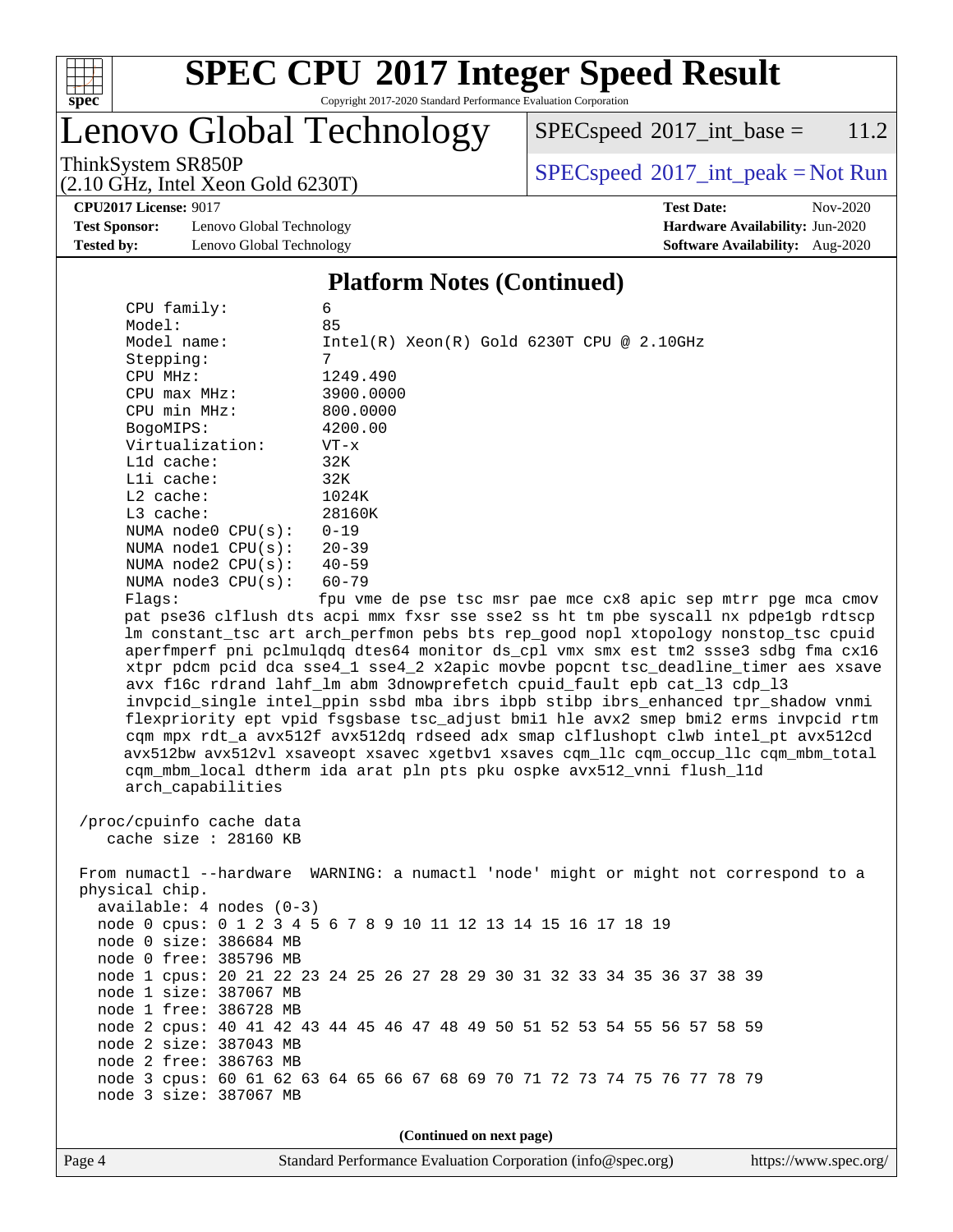

### Lenovo Global Technology

 $SPEC speed^{\circ}2017\_int\_base = 11.2$ 

(2.10 GHz, Intel Xeon Gold 6230T)

ThinkSystem SR850P<br>  $\begin{array}{c}\n\text{SPEC speed} \text{?}2017\_int\_peak = Not Run\n\end{array}$ 

**[Test Sponsor:](http://www.spec.org/auto/cpu2017/Docs/result-fields.html#TestSponsor)** Lenovo Global Technology **[Hardware Availability:](http://www.spec.org/auto/cpu2017/Docs/result-fields.html#HardwareAvailability)** Jun-2020 **[Tested by:](http://www.spec.org/auto/cpu2017/Docs/result-fields.html#Testedby)** Lenovo Global Technology **[Software Availability:](http://www.spec.org/auto/cpu2017/Docs/result-fields.html#SoftwareAvailability)** Aug-2020

**[CPU2017 License:](http://www.spec.org/auto/cpu2017/Docs/result-fields.html#CPU2017License)** 9017 **[Test Date:](http://www.spec.org/auto/cpu2017/Docs/result-fields.html#TestDate)** Nov-2020

#### **[Platform Notes \(Continued\)](http://www.spec.org/auto/cpu2017/Docs/result-fields.html#PlatformNotes)** node 3 free: 386419 MB node distances: node 0 1 2 3 0: 10 21 21 21 1: 21 10 21 21 2: 21 21 10 21 3: 21 21 21 10 From /proc/meminfo MemTotal: 1585011088 kB HugePages\_Total: 0 Hugepagesize: 2048 kB From /etc/\*release\* /etc/\*version\* os-release: NAME="Red Hat Enterprise Linux" VERSION="8.0 (Ootpa)" ID="rhel" ID\_LIKE="fedora" VERSION\_ID="8.0" PLATFORM\_ID="platform:el8" PRETTY\_NAME="Red Hat Enterprise Linux 8.0 (Ootpa)" ANSI\_COLOR="0;31" redhat-release: Red Hat Enterprise Linux release 8.0 (Ootpa) system-release: Red Hat Enterprise Linux release 8.0 (Ootpa) system-release-cpe: cpe:/o:redhat:enterprise\_linux:8.0:ga uname -a: Linux localhost.localdomain 4.18.0-80.el8.x86\_64 #1 SMP Wed Mar 13 12:02:46 UTC 2019 x86\_64 x86\_64 x86\_64 GNU/Linux Kernel self-reported vulnerability status: CVE-2018-3620 (L1 Terminal Fault): Not affected Microarchitectural Data Sampling: No status reported CVE-2017-5754 (Meltdown): Not affected CVE-2018-3639 (Speculative Store Bypass): Mitigation: Speculative Store Bypass disabled via prctl and seccomp CVE-2017-5753 (Spectre variant 1): Mitigation: \_\_user pointer sanitization CVE-2017-5715 (Spectre variant 2): Mitigation: Enhanced IBRS, IBPB: conditional, RSB filling run-level 3 Nov 23 17:51 SPEC is set to: /home/cpu2017-1.1.0-ic19.1u2 Filesystem Type Size Used Avail Use% Mounted on /dev/sda4 xfs 839G 65G 774G 8% /home

**(Continued on next page)**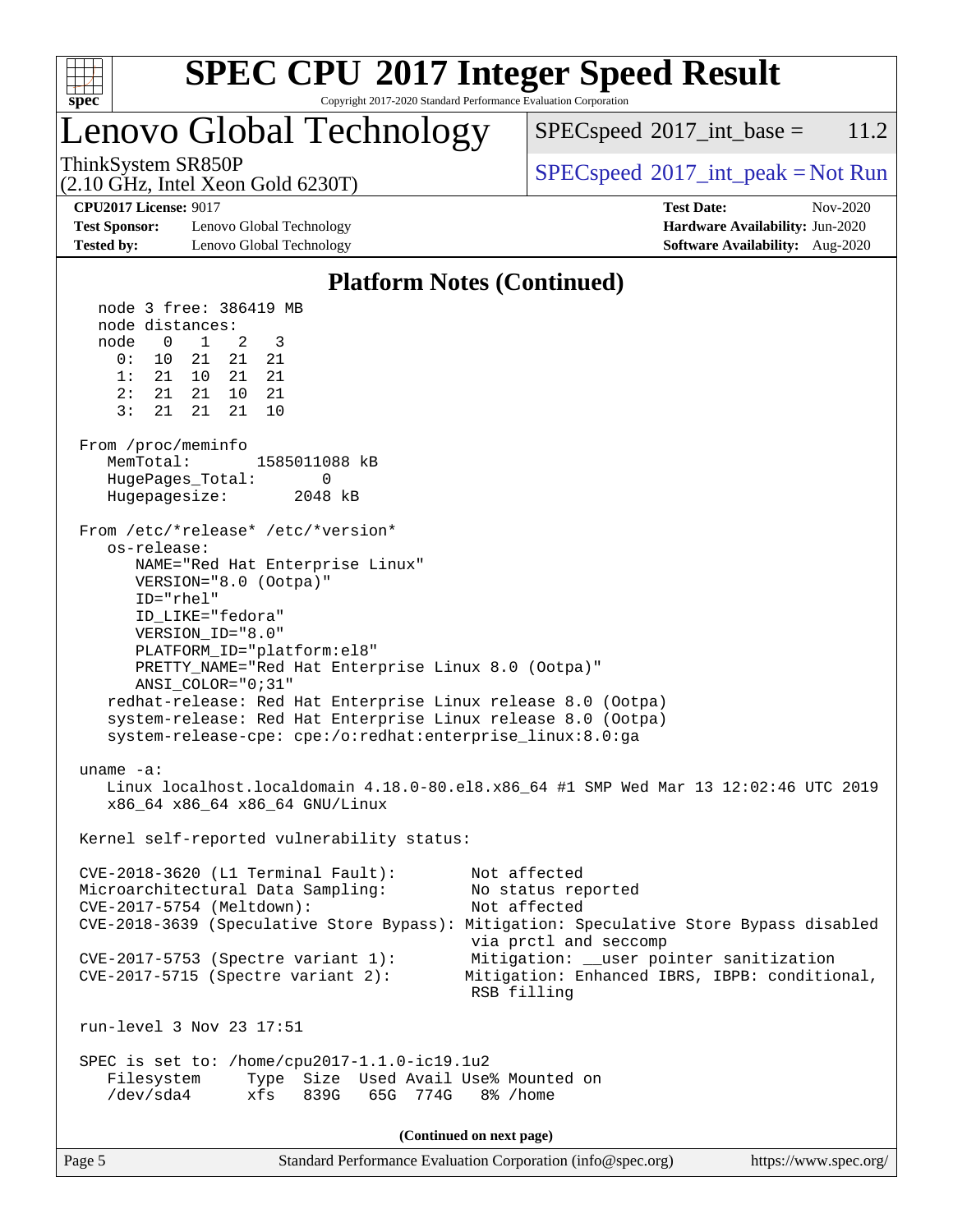

# **[SPEC CPU](http://www.spec.org/auto/cpu2017/Docs/result-fields.html#SPECCPU2017IntegerSpeedResult)[2017 Integer Speed Result](http://www.spec.org/auto/cpu2017/Docs/result-fields.html#SPECCPU2017IntegerSpeedResult)**

Copyright 2017-2020 Standard Performance Evaluation Corporation

Lenovo Global Technology

 $SPEC speed^{\circ}2017\_int\_base = 11.2$ 

(2.10 GHz, Intel Xeon Gold 6230T)

ThinkSystem SR850P<br>  $\begin{array}{c}\n\text{SPEC speed} \text{?}2017\_int\_peak = Not Run\n\end{array}$ 

**[Test Sponsor:](http://www.spec.org/auto/cpu2017/Docs/result-fields.html#TestSponsor)** Lenovo Global Technology **[Hardware Availability:](http://www.spec.org/auto/cpu2017/Docs/result-fields.html#HardwareAvailability)** Jun-2020 **[Tested by:](http://www.spec.org/auto/cpu2017/Docs/result-fields.html#Testedby)** Lenovo Global Technology **[Software Availability:](http://www.spec.org/auto/cpu2017/Docs/result-fields.html#SoftwareAvailability)** Aug-2020

**[CPU2017 License:](http://www.spec.org/auto/cpu2017/Docs/result-fields.html#CPU2017License)** 9017 **[Test Date:](http://www.spec.org/auto/cpu2017/Docs/result-fields.html#TestDate)** Nov-2020

#### **[Platform Notes \(Continued\)](http://www.spec.org/auto/cpu2017/Docs/result-fields.html#PlatformNotes)**

 From /sys/devices/virtual/dmi/id BIOS: Lenovo -[TEE156L-2.61]- 05/20/2020 Vendor: Lenovo Product: ThinkSystem SR850P -[7D2HCTO1WW]- Product Family: ThinkSystem Serial: 1234567890

 Additional information from dmidecode follows. WARNING: Use caution when you interpret this section. The 'dmidecode' program reads system data which is "intended to allow hardware to be accurately determined", but the intent may not be met, as there are frequent changes to hardware, firmware, and the "DMTF SMBIOS" standard.

Memory:

48x Samsung M393A4K40CB2-CVF 32 GB 2 rank 2933

(End of data from sysinfo program)

#### **[Compiler Version Notes](http://www.spec.org/auto/cpu2017/Docs/result-fields.html#CompilerVersionNotes)** ============================================================================== C | 600.perlbench\_s(base) 602.gcc\_s(base) 605.mcf\_s(base) | 625.x264  $s(base)$  657.xz  $s(base)$ ------------------------------------------------------------------------------ Intel(R) C Compiler for applications running on  $Intel(R) 64$ , Version 19.1.2.275 Build 20200604 Copyright (C) 1985-2020 Intel Corporation. All rights reserved. ------------------------------------------------------------------------------ ============================================================================== C++ | 620.omnetpp\_s(base) 623.xalancbmk\_s(base) 631.deepsjeng\_s(base) | 641.leela\_s(base) ------------------------------------------------------------------------------ Intel(R) C++ Compiler for applications running on Intel(R) 64, Version 19.1.2.275 Build 20200604 Copyright (C) 1985-2020 Intel Corporation. All rights reserved. ------------------------------------------------------------------------------ ============================================================================== Fortran | 648.exchange2\_s(base) ------------------------------------------------------------------------------ Intel(R) Fortran Intel(R) 64 Compiler for applications running on Intel(R) 64, Version 19.1.2.275 Build 20200623 Copyright (C) 1985-2020 Intel Corporation. All rights reserved. ------------------------------------------------------------------------------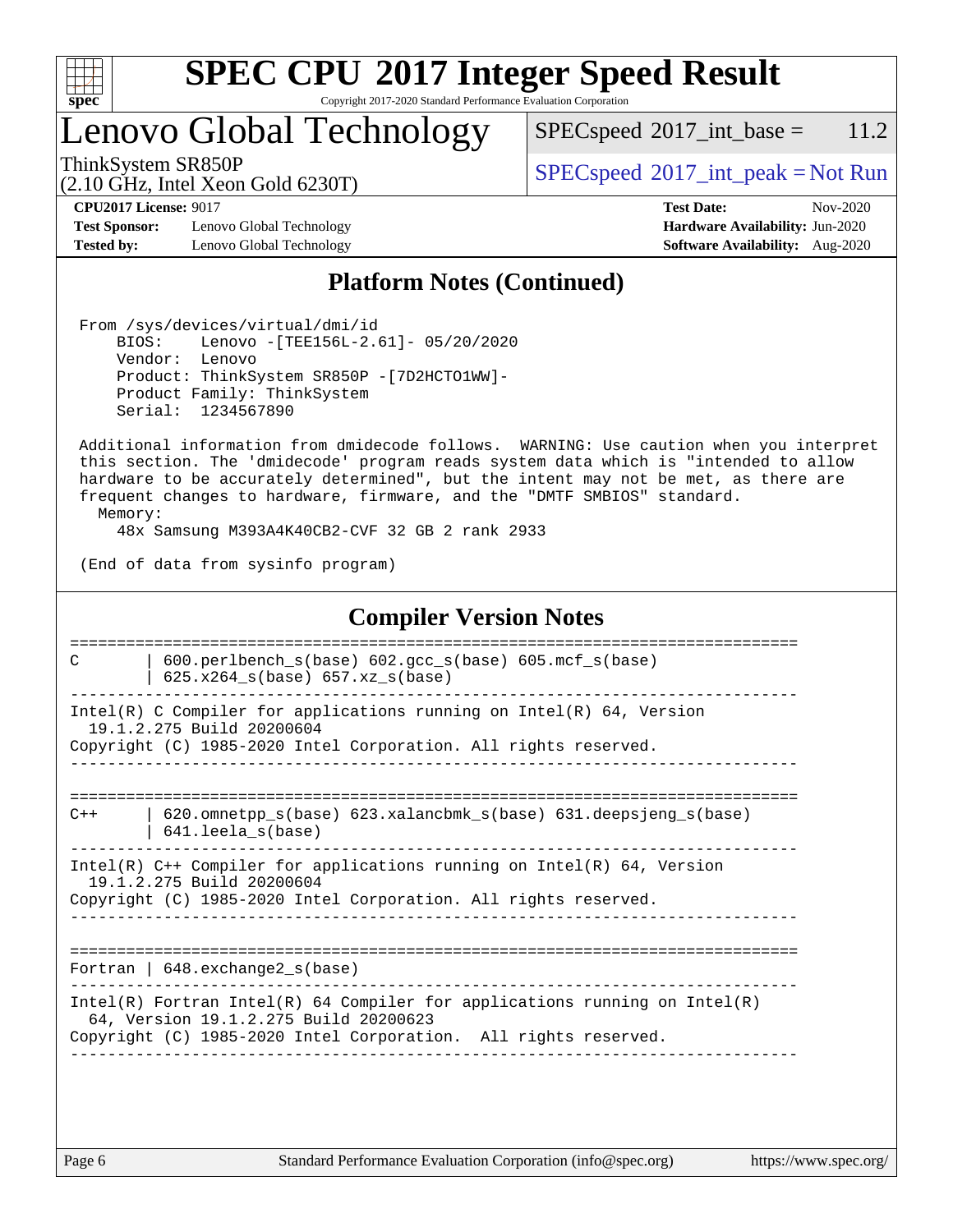

### Lenovo Global Technology

(2.10 GHz, Intel Xeon Gold 6230T)

 $SPEC speed^{\circ}2017\_int\_base = 11.2$ 

ThinkSystem SR850P<br>  $\begin{array}{c}\n\text{SPEC speed} \textdegree 2017\_int\_peak = Not Run\n\end{array}$ 

**[Test Sponsor:](http://www.spec.org/auto/cpu2017/Docs/result-fields.html#TestSponsor)** Lenovo Global Technology **[Hardware Availability:](http://www.spec.org/auto/cpu2017/Docs/result-fields.html#HardwareAvailability)** Jun-2020 **[Tested by:](http://www.spec.org/auto/cpu2017/Docs/result-fields.html#Testedby)** Lenovo Global Technology **[Software Availability:](http://www.spec.org/auto/cpu2017/Docs/result-fields.html#SoftwareAvailability)** Aug-2020

**[CPU2017 License:](http://www.spec.org/auto/cpu2017/Docs/result-fields.html#CPU2017License)** 9017 **[Test Date:](http://www.spec.org/auto/cpu2017/Docs/result-fields.html#TestDate)** Nov-2020

### **[Base Compiler Invocation](http://www.spec.org/auto/cpu2017/Docs/result-fields.html#BaseCompilerInvocation)**

[C benchmarks:](http://www.spec.org/auto/cpu2017/Docs/result-fields.html#Cbenchmarks)

[icc](http://www.spec.org/cpu2017/results/res2020q4/cpu2017-20201207-24522.flags.html#user_CCbase_intel_icc_66fc1ee009f7361af1fbd72ca7dcefbb700085f36577c54f309893dd4ec40d12360134090235512931783d35fd58c0460139e722d5067c5574d8eaf2b3e37e92)

[C++ benchmarks](http://www.spec.org/auto/cpu2017/Docs/result-fields.html#CXXbenchmarks): [icpc](http://www.spec.org/cpu2017/results/res2020q4/cpu2017-20201207-24522.flags.html#user_CXXbase_intel_icpc_c510b6838c7f56d33e37e94d029a35b4a7bccf4766a728ee175e80a419847e808290a9b78be685c44ab727ea267ec2f070ec5dc83b407c0218cded6866a35d07)

[Fortran benchmarks:](http://www.spec.org/auto/cpu2017/Docs/result-fields.html#Fortranbenchmarks) [ifort](http://www.spec.org/cpu2017/results/res2020q4/cpu2017-20201207-24522.flags.html#user_FCbase_intel_ifort_8111460550e3ca792625aed983ce982f94888b8b503583aa7ba2b8303487b4d8a21a13e7191a45c5fd58ff318f48f9492884d4413fa793fd88dd292cad7027ca)

### **[Base Portability Flags](http://www.spec.org/auto/cpu2017/Docs/result-fields.html#BasePortabilityFlags)**

 600.perlbench\_s: [-DSPEC\\_LP64](http://www.spec.org/cpu2017/results/res2020q4/cpu2017-20201207-24522.flags.html#b600.perlbench_s_basePORTABILITY_DSPEC_LP64) [-DSPEC\\_LINUX\\_X64](http://www.spec.org/cpu2017/results/res2020q4/cpu2017-20201207-24522.flags.html#b600.perlbench_s_baseCPORTABILITY_DSPEC_LINUX_X64) 602.gcc\_s: [-DSPEC\\_LP64](http://www.spec.org/cpu2017/results/res2020q4/cpu2017-20201207-24522.flags.html#suite_basePORTABILITY602_gcc_s_DSPEC_LP64) 605.mcf\_s: [-DSPEC\\_LP64](http://www.spec.org/cpu2017/results/res2020q4/cpu2017-20201207-24522.flags.html#suite_basePORTABILITY605_mcf_s_DSPEC_LP64) 620.omnetpp\_s: [-DSPEC\\_LP64](http://www.spec.org/cpu2017/results/res2020q4/cpu2017-20201207-24522.flags.html#suite_basePORTABILITY620_omnetpp_s_DSPEC_LP64) 623.xalancbmk\_s: [-DSPEC\\_LP64](http://www.spec.org/cpu2017/results/res2020q4/cpu2017-20201207-24522.flags.html#suite_basePORTABILITY623_xalancbmk_s_DSPEC_LP64) [-DSPEC\\_LINUX](http://www.spec.org/cpu2017/results/res2020q4/cpu2017-20201207-24522.flags.html#b623.xalancbmk_s_baseCXXPORTABILITY_DSPEC_LINUX) 625.x264\_s: [-DSPEC\\_LP64](http://www.spec.org/cpu2017/results/res2020q4/cpu2017-20201207-24522.flags.html#suite_basePORTABILITY625_x264_s_DSPEC_LP64) 631.deepsjeng\_s: [-DSPEC\\_LP64](http://www.spec.org/cpu2017/results/res2020q4/cpu2017-20201207-24522.flags.html#suite_basePORTABILITY631_deepsjeng_s_DSPEC_LP64) 641.leela\_s: [-DSPEC\\_LP64](http://www.spec.org/cpu2017/results/res2020q4/cpu2017-20201207-24522.flags.html#suite_basePORTABILITY641_leela_s_DSPEC_LP64) 648.exchange2\_s: [-DSPEC\\_LP64](http://www.spec.org/cpu2017/results/res2020q4/cpu2017-20201207-24522.flags.html#suite_basePORTABILITY648_exchange2_s_DSPEC_LP64) 657.xz\_s: [-DSPEC\\_LP64](http://www.spec.org/cpu2017/results/res2020q4/cpu2017-20201207-24522.flags.html#suite_basePORTABILITY657_xz_s_DSPEC_LP64)

### **[Base Optimization Flags](http://www.spec.org/auto/cpu2017/Docs/result-fields.html#BaseOptimizationFlags)**

#### [C benchmarks](http://www.spec.org/auto/cpu2017/Docs/result-fields.html#Cbenchmarks):

```
-m64 -qnextgen -std=c11
-Wl,-plugin-opt=-x86-branches-within-32B-boundaries -Wl,-z,muldefs
-xCORE-AVX512 -O3 -ffast-math -flto -mfpmath=sse -funroll-loops
-qopt-mem-layout-trans=4 -fopenmp -DSPEC_OPENMP
-L/usr/local/jemalloc64-5.0.1/lib -ljemalloc
```
[C++ benchmarks:](http://www.spec.org/auto/cpu2017/Docs/result-fields.html#CXXbenchmarks)

```
-m64 -qnextgen -Wl,-plugin-opt=-x86-branches-within-32B-boundaries
-Wl,-z,muldefs -xCORE-AVX512 -O3 -ffast-math -flto -mfpmath=sse
-funroll-loops -qopt-mem-layout-trans=4
-L/usr/local/IntelCompiler19/compilers_and_libraries_2020.3.275/linux/compiler/lib/intel64_lin
-lqkmalloc
```
[Fortran benchmarks:](http://www.spec.org/auto/cpu2017/Docs/result-fields.html#Fortranbenchmarks)

```
-m64 -Wl,-plugin-opt=-x86-branches-within-32B-boundaries -xCORE-AVX512
-O3 -ipo -no-prec-div -qopt-mem-layout-trans=4
-nostandard-realloc-lhs -align array32byte
```
**(Continued on next page)**

| Page 7 | Standard Performance Evaluation Corporation (info@spec.org) | https://www.spec.org/ |
|--------|-------------------------------------------------------------|-----------------------|